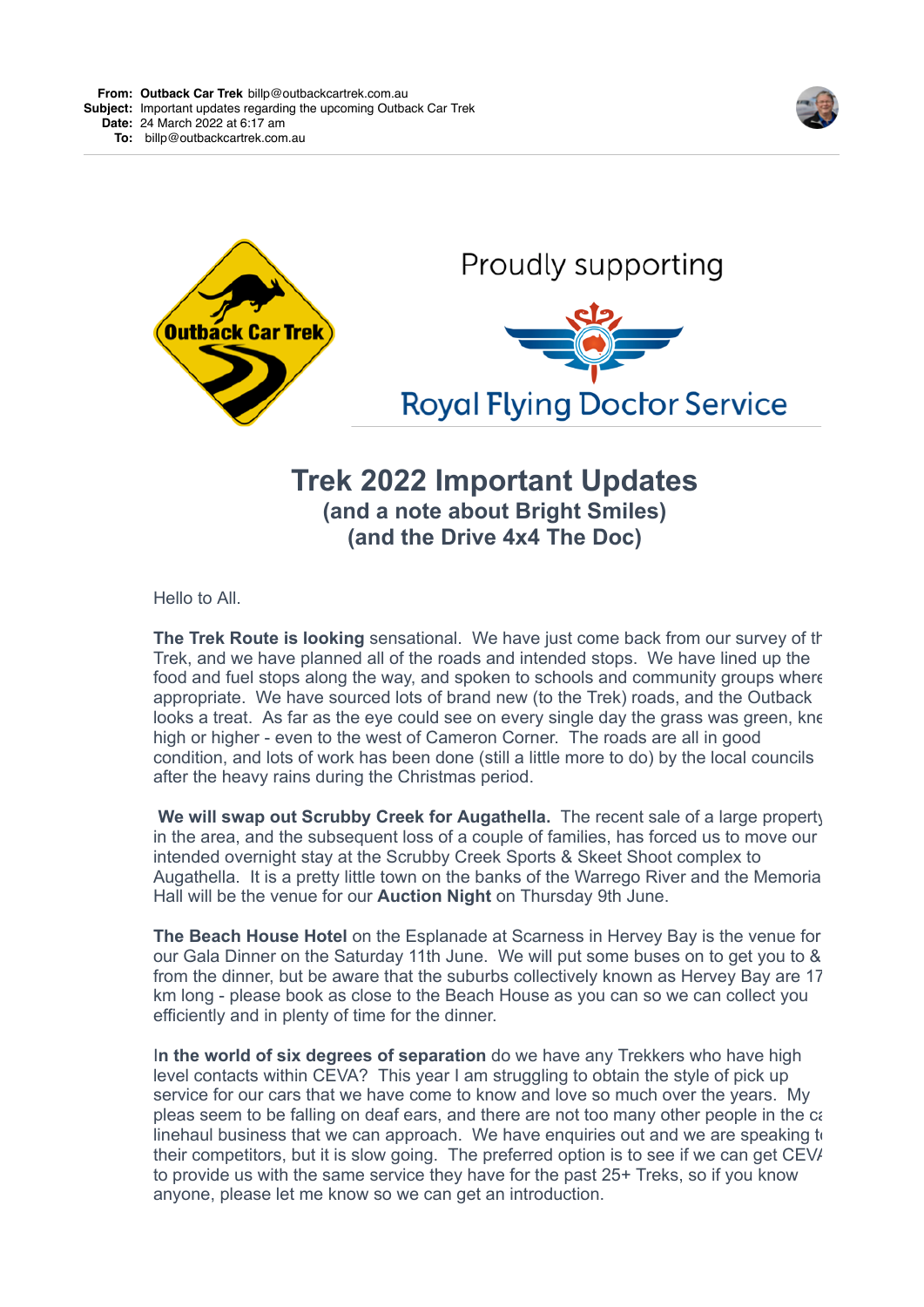**Entry Numbers** are a little slow coming in, and with only 73 more sleeps to go we need to start giving some pretty accurate numbers to caterers, fuel suppliers, and the like. I know a few individuals, and a couple of teams, have not yet got their forms in, so will everybody **please** submit your entry forms as soon as you can. The Trek will definitely be on, and we want you to be a part of it.

**Virgins are on the rise**, and again this year we have a pleasing number experiencing Trekking for the first time. Welcome, our experience is that once you take the leap you will come back for a great many years to come.

**After 20 years of fixing** broken down Trek cars, veteran sweep Paul Gallant had his own mechanical misadventures last year, which saw him need to truck T12 home to Mackay from Cobar. Some fine print in the roadside coverage policy meant that Paul had to truck the car home at his own expense (4,000 km for a tilt tray). Paul would have been hugely out of pocket, except the Trek family quickly jumped in. A gofundme page was opened, and a significant amount of money was donated to help Paul cover the tilt tray costs, and some of his mechanical repairs. Ever the quiet achiever, Paul asked me to include the following words in the newsletter, in thanks to all Trekkers:

 "*As I think most Trekkers will be aware T12 suffered a serious mechanical issue last year with an engine failure. With a few phone calls and a bit of organising I was able to get it back home to Ilbilbie near Mackay. A big disappointment was to learn that because of its size the vehicle is not covered by RACQ but in the end they covered the equivalent of the cost of flights home and back. The trip home was very memorable as the driver Kirk was a reformed drinker and smoker. He talked from the moment his eyes opened in the morning until he went to bed. He had the biggest and best stories ever. Dick and I hardly said a word for 2000 kms!*

*The engine was replaced with a new one plus new radiator, starter motor and the like. It's been a mammoth task and an expensive exercise. I am happy to say I finally got it back on the road in February.*

*A big thank you must go out firstly to those who organised the Go Fund Me to hel with the transport costs and secondly to ALL OF YOU who donated. I feel very humbled by your generosity and a little embarrassed by what you all have done though I greatly appreciate your support.*

*I have helped on 20 treks and now I am pleased to now be able to help on a few more.*

*Thanks again and I look forward to catching up in Parkes."*

**On the subject of mechanical matters:** Many Trek car mud flaps need to be brought up to spec. This is a serious issue - we don't want cars spitting rocks out all over the place, bringing complaints from other road users, and from Trek cars on the side of the road. Which is why the Trek spec clearly states *"Mud flaps of stout material shall be fitted behind all four wheels. They shall be no closer than 50mm to, and no furtherally than 100mm from, the ground, shall mask the full width of the tyre when viewed from behind, and be within 300mm of the tyre. Mud flaps fitted behind wheels* shall leave un-masked at least one-third of the width of the car. Those fitted in from *of the rear wheels shall leave at least 20cm un- masked."* This is not a new requirement, and should not come as a surprise to anyone - it has been a Safety Check requirement for many years. You have a couple of months before the Trek - please use at least a couple of these hours to make sure your mud flaps meet the required specification.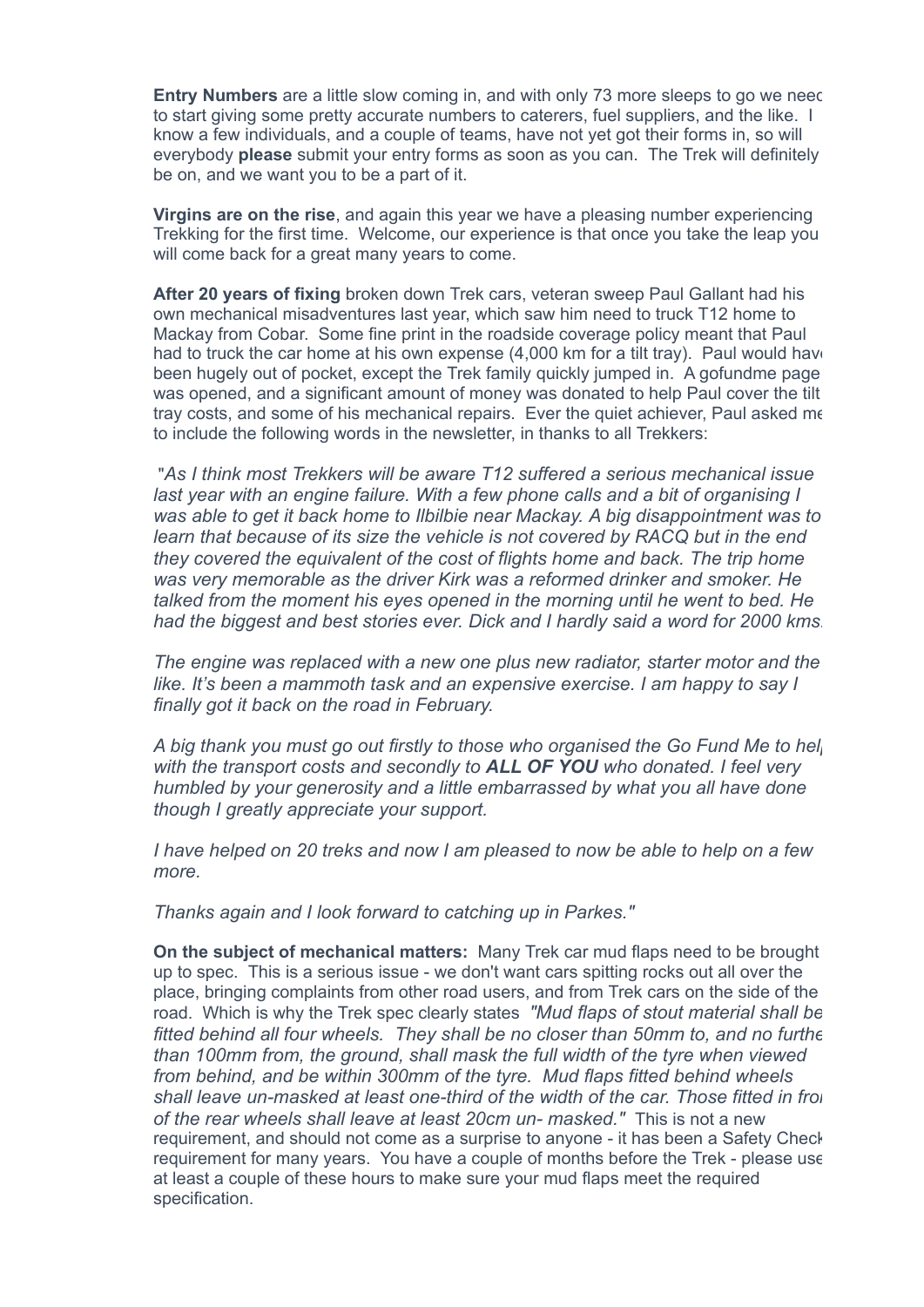**Is your car still for sale?** There have been several cars change hands in the past 9 months, and there are still a few people looking for cars. If your car is still for sale please let me know that you haven't sold it and I will update my records.

**Trek 2023 will be A BIG ONE**. A little out of sequence from our "once every five years" perhaps, but we have decided that after two years of COVID turmoil, we will hit back and celebrate our freedom with a longer Trek, and yes there will be a FIFO town in the middle. We are still looking at the options and we hope to be able to announce the destination town at the final night dinner in Hervey Bay on June 11th. I am looking at a "coast to coast" event, but that is not set in stone, and all suggestions are welcome.

**Team CX Fundraiser.** Carl Seaver is organising a night of "yummy food washed down with craft beer or wine or cocktails" at Bucketty's Brewing in Brookvale. The date is the 7th April, and you can register using the following link: [https://www.eventbrite.com.au/e/rfds-fundraiser-tickets-254989609787](https://4ljld.r.a.d.sendibm1.com/mk/cl/f/AOhFyc9fN7PDxPq4xDN483Dt7TShf148HP18GSKm8bFlnskfz0F2trM_SLwYCUmz7vcmrhTGv1O-bofVpRnBBP-LBga3lQe17sqej_jOMDG2DVvEcBEGlLX9eSdBtrGgqchjJKckTeKHpOJKSrTg7hbv89sBKswwsOqu7X8ce7GxCWtpy9jGCAaawavO1gjIpXg_7TyPeBJnx7sYqXYDnnyRYQFqHSy4uxh3Nwix5kid28iP6_jSn_PYe5w)

**The Doggies Golf Day** is one of the better days of the year, and attracts friendly competition from many aspiring Sultans of Swing. Starting with a great sausage sanga (onions on top), there are novelty holes, a cricket bat hole in one and the day finishes with a great lunch and auction. Dunheved Golf course is the place to be on the 12th April. Contact Rob on 0413 857 412 or John on 0418 296 262. There are still a couple of holes left for sponsorship, if you would like to promote your goods and wares to some of the nation's most discerning people.

**Brights Smiles Charity Ride** is meeting in Tumut on 28th April, and is heading off to Bright, Hastings, Port Campbell (via the Queenscliff ferry and the Great Ocean Road), then back to Mansfield and finishing at Tumut on Tuesday 3rd May. We have 36 people registerd on the event, and can maybe squeeze in one or two more - but you need to le me know ASAP

**Drive 4x4 The Doc.** The dates for the Drive 4x4 The Doc have been set, and the route (subject to confirmation) looks like being:

- Tuesday 22 November welcome drinks and dinner in Mansfield
- Wednesday 23 & Thursday 24 November 2 nights in Jindabyne
- Friday 25 November Omeo
- Saturday 26 November Lakes Entrance ??? to be decided

I think that's the pertinent news for now. I am off in the next 2 weeks on the second & final survey of the Trek route, and if anybody needs any further information, has any suggestions, or needs a little help, please give me a call on 0418 626 799.

Bill.

This email was sent to billp@outbackcartrek.com.au You received this email because you are registered with Outback Car Trek

[Unsubscribe here](https://4ljld.r.a.d.sendibm1.com/mk/un/v2/AzFTgCxWpQEpOXCvVHIZbwCySl_RrAs6_ADcYAJqpiY5Q6hLWaU7RPDBGweZqKaR5pdiwMoQgcaQD38qBktXgTI_nsO2TwCwsg2_7aL9mmp3vefPisKny91YgMcsjoXk20joOirG_9n8ptxaF5wTYzMws83Dp3v4mnRVFYYi-AVr0w)